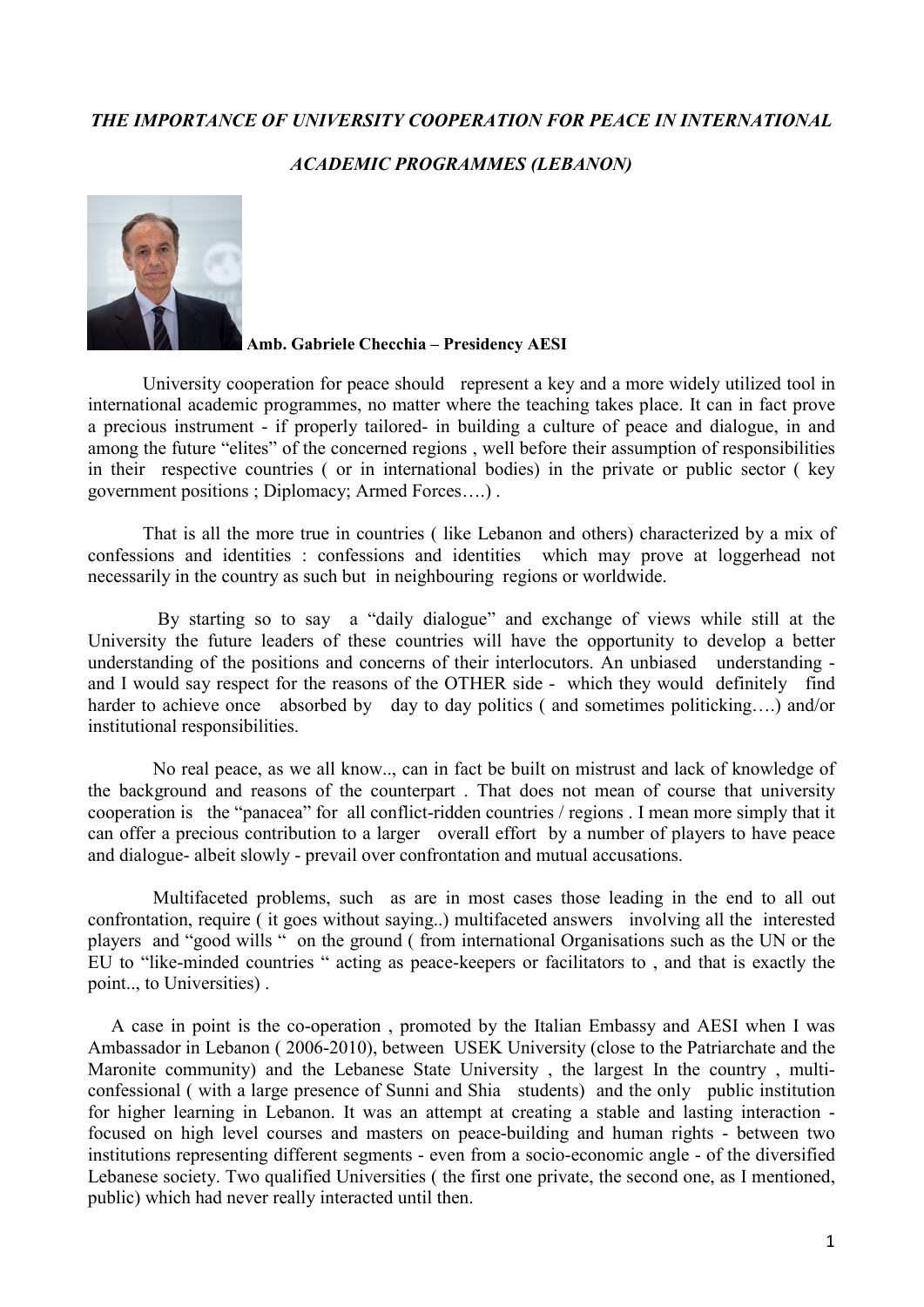At the beginning one could feel a kind of hesitation on both sides towards this innovative approach :an approach which would gradually come to include inter alia joint seminars in Rome and Beirut with first rate Italian Universities and their students. After this initial period characterized by prudence on both sides the atmosphere became however , thank also to the Embassy and AESI constant efforts to this end, more and more relaxed and cooperative . Both sides acquiring gradually the perception that what was at stake was more than a simple inter-academic dialogue – disconnected so to say from real life and real problems and challenges . It was in fact a serious attempt at creating a larger common ground between qualified young people coming from different backgrounds which would one day reach important positions in the public or private sector of their unique country. A message likely to produce a ripple effect in neighbouring countries , all ate more so since it was coming from a Nation ( Lebanon) rightly defined once by Pope John II" ..more than a country, a message (NdR: to the whole world)".

 The fact is , to conclude , that a creative approach to "humanitarian diplomacy" ( one , in other words which would put the development of each and every person at the heart of its action , with special regard to the youngest..) may lead to unexpected and positive results.

 The example I mentioned of lasting cooperation and dialogue between the USEK and the Lebanese University professors and students was in substance an innovative - and I would say successful - effort to complement other initiatives carried out by the Embassy and by the Italian Cooperation ( as well by, and together, with UNIFIL and the Italian contingent in its area of deployment ) to reach 2 main goals : A) bridge the gaps and misunderstandings between the different communities ; B) offer young people from all strata of society and from different confessional allegiances but with a strong local presence ( the largest communities being the Sunni , the Christian and the Shia: the latter mostly in southern Lebanon and the southern suburbs of Beirut) an opportunity to grow together and share experiences in areas ( such as peace-building) of utmost importance for the future of Lebanon and the region at large.

 Intra- confessional dialogue and respect remain in fact a key factor for security and shared socio-economic growth in Middle East, Lebanon being one of the most visible test-cases of both its potentialities and of the risks likely to originate from an enduring, mutual mistrust andin some cases all - out confrontation.

 The multi - fold projects carried out all over the country by the Italian Cooperation - in close coordination with the Embassy and under the guidance and monitoring of the Foreign Ministry in Rome - are a further tool to improve the living conditions, and their attachment to a civilized coexistence with others, of the most neglected strata of society.

 University is just one among others . Another case in point I would like to recall to the benefit of the reader is the following: the games ( called "Palestiniadi") I had the privilege of initiating ij 2008 - building on a proposal from the Embassy's Cooperation Office during my tenure - to provide Palestinan children in refugee camps in Lebanon with the opportunity to compete in Olympic-like games for a week with kids of their age living in other refugee camps in Lebanon ( 12 in total) as well as in the Lebanese - inhabited poor areas around the camps . The idea being , with regard to this last component, to avoid any feeling of preferential treatment for "Palestinian " children vis-à-vis their "Lebanese" neighbours . And this , we thought, bearing in mind the frequent tensions between the Lebanese population leaving around the camps and the refugees in the camps. It was therefore a further effort by Italy to concretely follow an inclusive approach to favour coexistence and erase as far as possible- long -lasting suspicions and misunderstandings in very sensitive areas of this small but so relevant country.